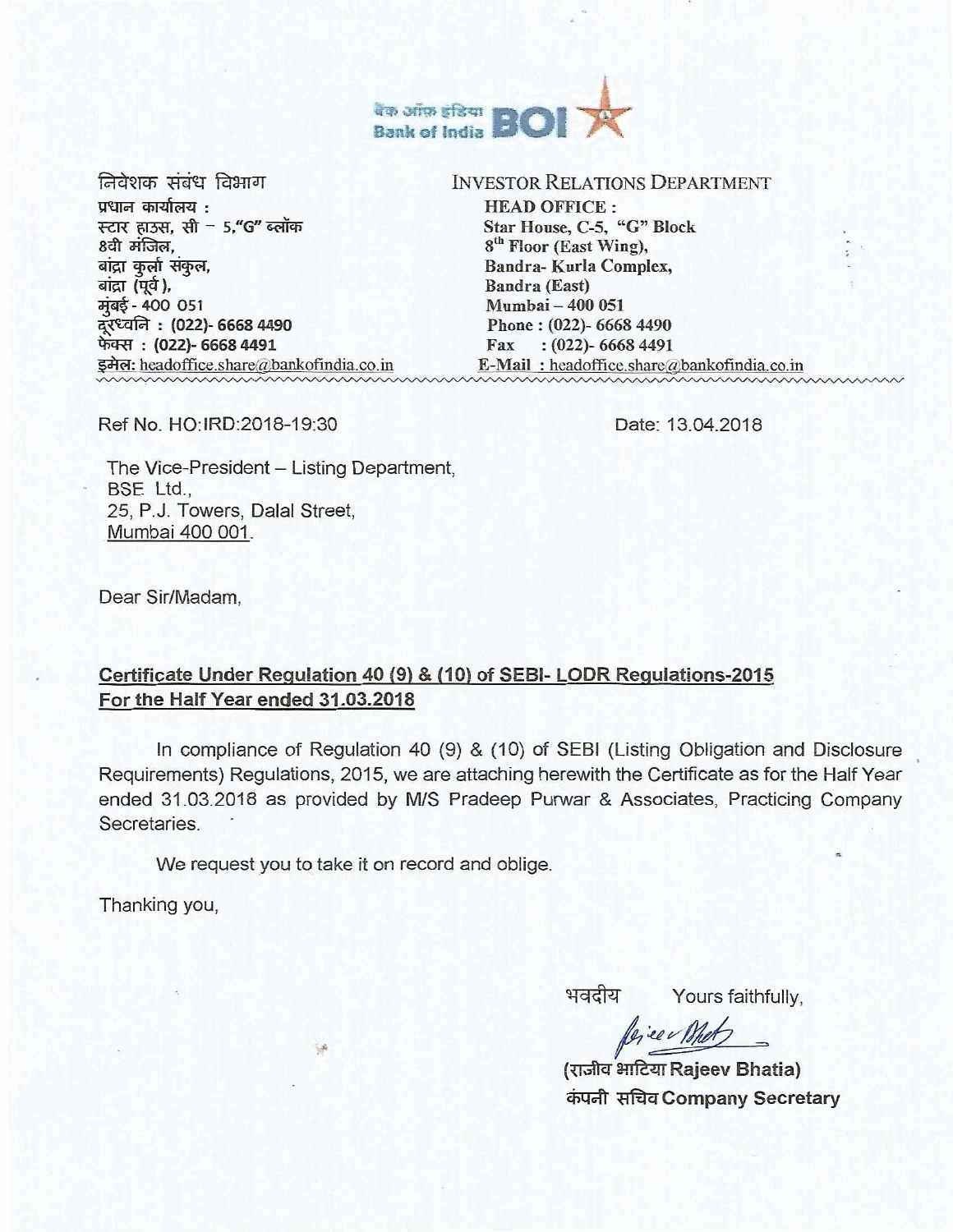

## **CERTIFICATE UNDER REGULATION 40(9) & (10)OF THE SECURITIES AND EXCHANGE BOARD OF INDIA (LISTING OBLIGATIONS AND DISCLOSURE REQUIREMENTS) REGULATIONS, 2015**

# FOR THE HALF YEAR ENDED 31<sup>ST</sup> MARCH, 2018

We have examined all Share Transfer Deeds, Memorandum of Transfers, Registers, Files and other documents relating to **Bank of India** (the Bank) maintained by **Bigshare Services Private Limited** pertaining to transfer of equity shares of the Bank for the period from **01" October, 2017 to 31" March, 2018** for the purpose of issuing a Certificate as per Regulation 40(9) & (10) of the Securities And Exchange Board Of India (Listing Obligations And Disclosure Requirements) Regulations, 2015 entered into by the Bank with **BSE Limited** and based on the information provided by the Bank, we hereby certify that ;

- a) the Bank has delivered 119 share certificates received for transfer of shares during the aforesaid period, within thirty days from respective date of lodgment of each request excepting those rejected on technical grounds, as entered in the Memorandum of Transfers, and
- b) no share certificates were received for sub-division/ consolidation/ renewal or exchange thereof.

**For Pradeep Purwar & Associates Company Secretaries** 

Pilopuras

**Pradeep Kumar Purwar Proprietor (CP No. 5918)** 



**Place: Thane**  Date: 13<sup>th</sup> April, 2018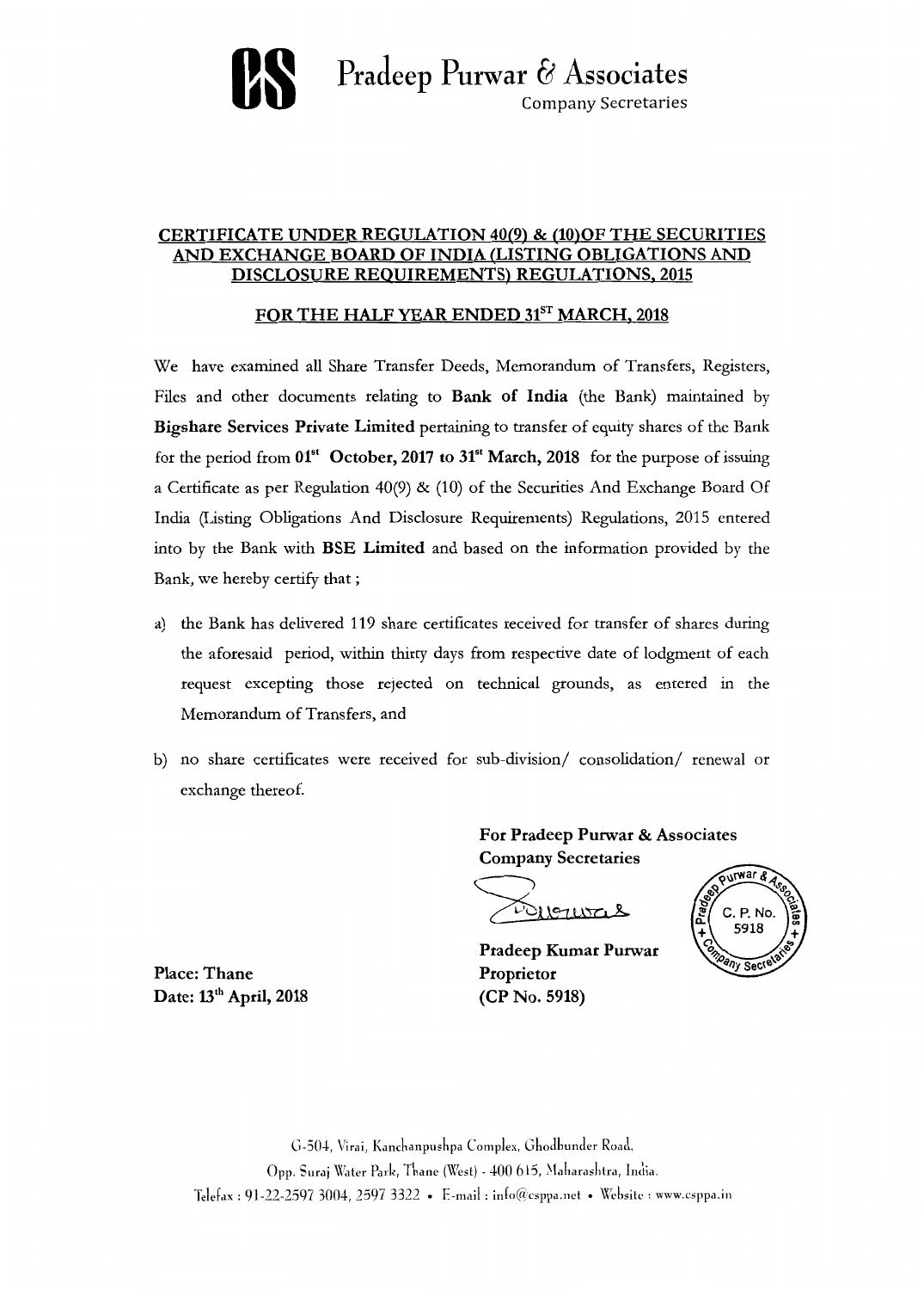

निवेशक संबंध विभाग प्रधान कार्यालय :  $F<sub>5</sub>$   $F<sub>4</sub>$   $F<sub>5</sub>$ ,  $F<sub>6</sub>$   $F<sub>7</sub>$   $F<sub>8</sub>$   $F<sub>9</sub>$   $F<sub>1</sub>$   $F<sub>1</sub>$ 8वी मंजिल, बांद्रा कुर्ला संकुल, बांद्रा (पूर्व), मुंबई - 400 051 दरध्वनि : (022)- 6668 4490 : (022)— 6668 4491 इमेल: headoffice.share@bankofindia.co.in

#### INVESTOR RELATIONS **DEPARTMENT**

HEAD OFFICE : Star House, C-5, "G" Block 8<sup>th</sup> Floor (East Wing), Bandra- Kurla Complex, Bandra (East) Mumbai — 400 051 Phone : (022)- 6668 4490 Fax : (022)- 6668 4491  $E-Mail$ : headoffice.share $a$ bankofindia.co.in

Ref No. HO:IRD:2018-19:29

Date: 13.04.2018

The Vice President — Listing Department, National Stock Exchange of India Ltd., Exchange Plaza, Bandra Kuria.Complex, Bandra East, Mumbai 400 051.

Dear Sir/Madam,

# Certificate Under Regulation 40 (9) & (10) of SEBI- LODR Regulations-2015 For the Half Year ended 31.03.2018

In compliance of Regulation 40 (9) & (10) of SEBI (Listing Obligation and Disclosure Requirements) Regulations, 2015, we are attaching herewith the Certificate as for the Year ended 31.03.2018 as provided by MIS Pradeep Purwar & Associates, Practicing Company Secretaries.

We request you to take it on record and oblige.

編

Thanking you,

भवदीय Yours faithfully,

Rejeer Mel

(राजीव भाटिया Rajeev Bhatia) कंपनी सचिव Company Secretary